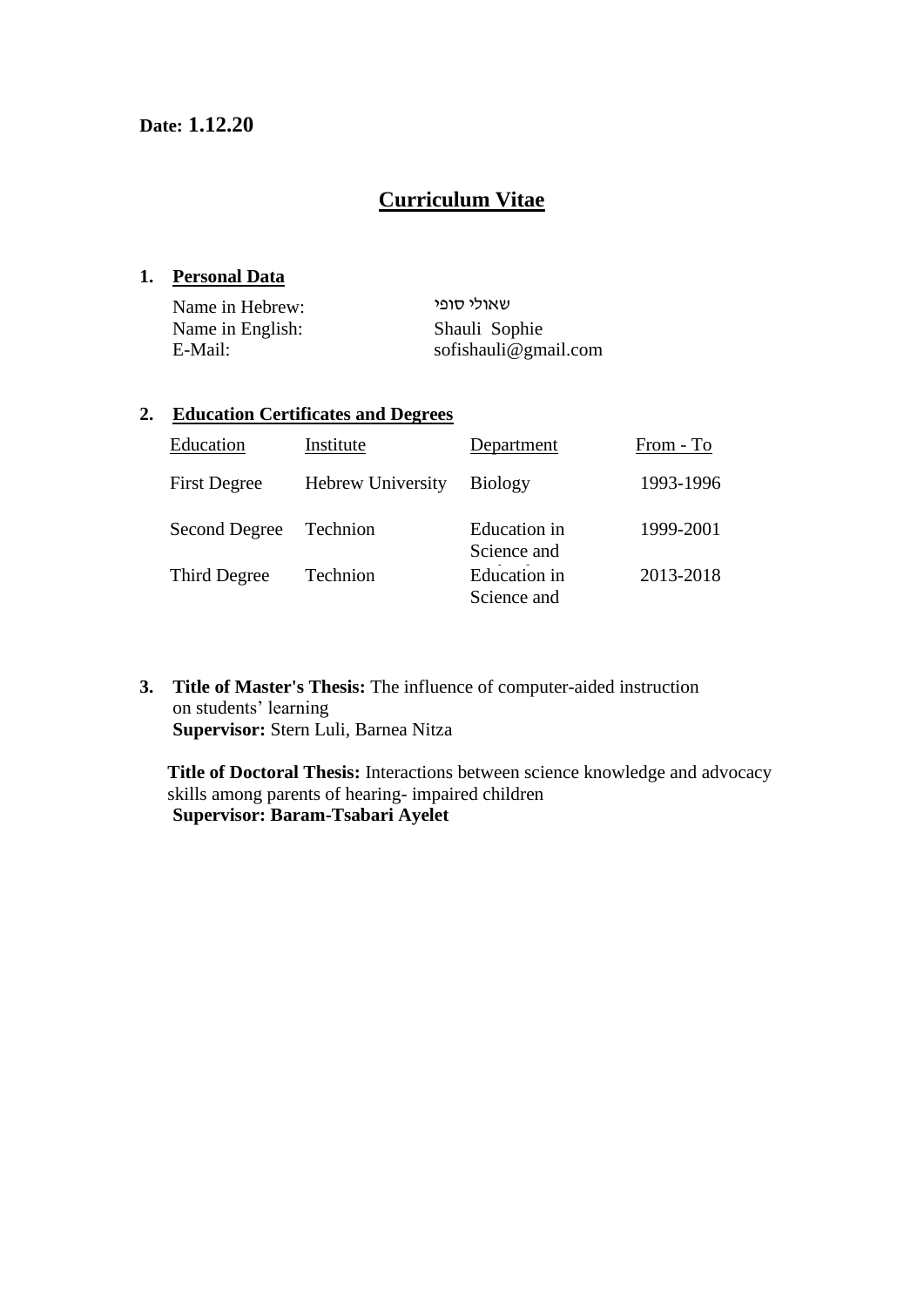## **4. Additional Professional Experience (Public Positions)**

| 1996-2012 | Science teaching position at Leo Beck High School, Haifa.<br>-Science teacher in Middle School<br>-Biology teacher for $11th$ and $12th$ grades, including preparation<br>for Matriculation Exams<br>-Biology and Science teacher for gifted students' classes<br>-General teaching for gifted students<br>-Developing and writing educational programs fit to age,<br>subject<br>material, and level of instruction |
|-----------|----------------------------------------------------------------------------------------------------------------------------------------------------------------------------------------------------------------------------------------------------------------------------------------------------------------------------------------------------------------------------------------------------------------------|
| 2012-2019 | Teaching position with SHEMA (NGO aiding youth<br>With deafness or hard of hearing)<br>Guide and support students with hearing difficulties in<br>inclusion educational programs.                                                                                                                                                                                                                                    |